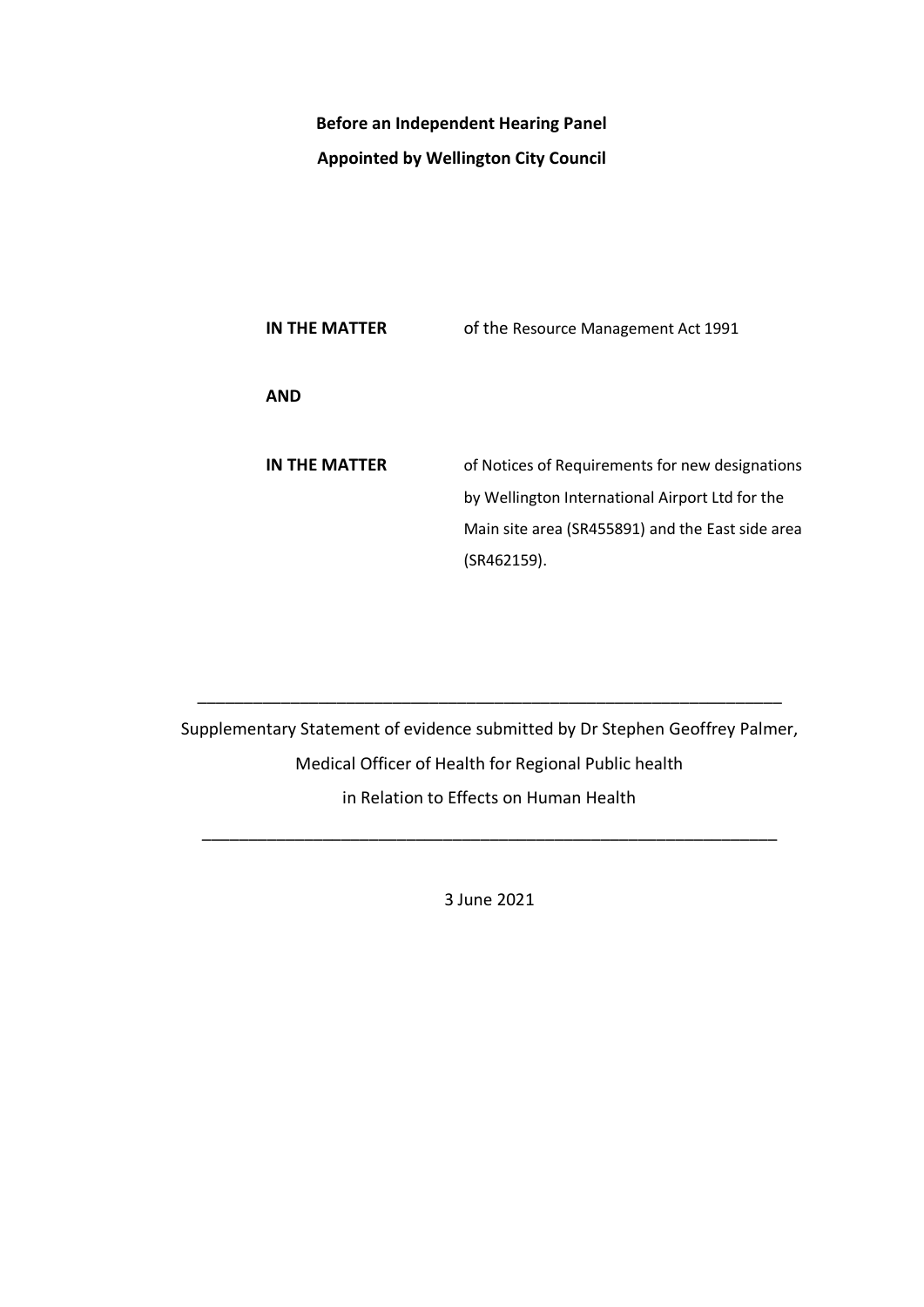## **SUPPLEMENTARY STATEMENT OF EVIDENCE**

- 1. My full name is Stephen Geoffrey Palmer. I have the qualifications and experience set out in paragraphs 2 to 7 of my statement of evidence dated 12 May 2021.
- 2. In paragraph 9 of Minute 3 of the Independent hearing panel, I have been given leave to provide a written statement with my comments on Ms Smith's summary statement of evidence dated 18 May 2021 presented at the hearing.
- 3. Firstly, I wish to make a brief comment about matters raised in paragraphs 15 and 16 in the evidence presented by Mr Clarke at the hearing with respect to Da Nang Airport being the only airport included in the systematic review used by WHO that is comparable to WIAL. This is not consistent with the systematic review process using critically appraised research to undertake a meta-analysis to model the exposure-response function (ERF) based on total participants of 17,094.
- 4. The following comments are made with reference to paragraph numbers in Ms Smith's summary statement of evidence dated 18 May 2021.
- 5. Paragraph 6:

I confirm it is correct that the extent of highly annoyed people based on the 2018 WHO systematic review<sup>1</sup> is greater than annoyance described in Ms Smith's February 2020 technical report. Ms Smith based her assessment on the 2001 Miedema & Oudshoorn<sup>2</sup> meta-analysis, which does not include more recent data that was available for the systematic review and did not apply the same level of rigor with respect to the evaluation of evidence. There are other references Ms Smith could also have used such as the 2009 Janssen & Vos<sup>3</sup> meta-analysis, which would give a different outcome again, though an over-estimate of the levels of people highly annoyed in that instance. The ERFs from both studies are presented in Figure 1 in my statement of evidence dated 12 May 2021 and is repeated here:

<sup>1</sup> 2018 World Health Organisation Regional Office for Europe, *Environmental Noise Guidelines for the European Region (the Guidelines)*

 $2$  Miedema, H.M.E.; Oudshoorn, C.G. Annoyance from transportation noise: Relationships with exposure Metrics DNL and DENL and their confidence intervals. Environ. Health Perspect. 2001, 109, 409–416

<sup>&</sup>lt;sup>3</sup> Janssen, S.A.; Vos, H. A Comparison of Recent Surveys to Aircraft Noise Exposure-Response Relationships.In TNO Report; The Netherlands Organisation for Applied Scientific Research: The Hague, The Netherlands, 2009; 14p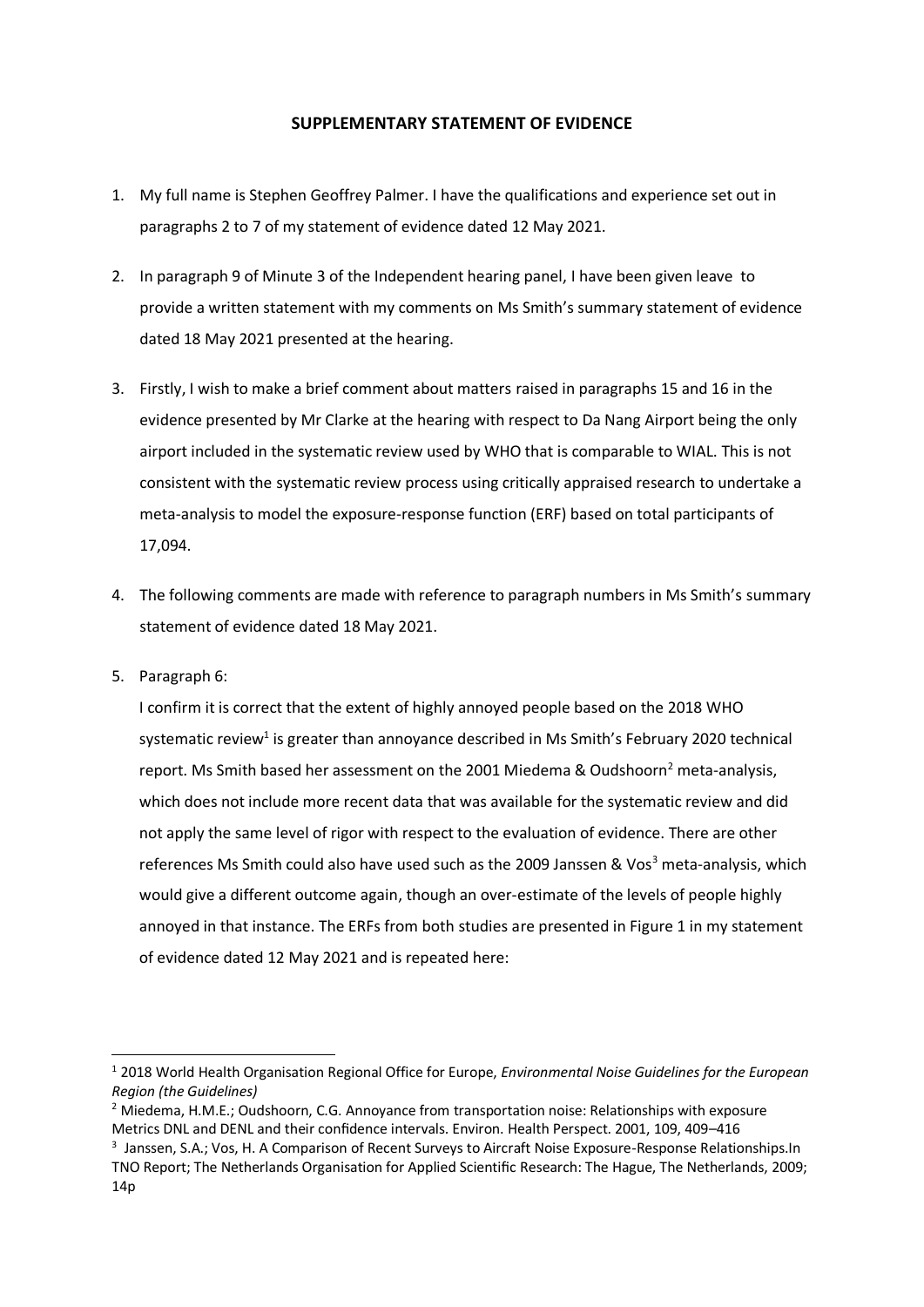**Figure 1.** Scatterplot and quadratic regression of the relationship between aircraft noise (*Lden*) and annoyance (%HA)



Notes:

- a. ERFs by Miedema & Oudshoorn (2001, red), and Janssen & Vos (2009, green) are added for comparison.
- b. The size of the data points corresponds to the number of participants in the respective study (size =  $SQRT(N)/10$ ).
- c. If two results from different studies fall on the same data point, the last point plotted may mask the former one.
- d. The black curve is derived from aggregated secondary data, while the red and green curves are derived from individual data. In addition, the mathematical models used for establishing the three functions differ.

The 2017 WHO systematic review only used more recent studies published since 2000 and these will use more advances and robust methodologies. In my opinion greater weight can be given to the modelled ERF from the more recent meta-analysis.

6. Paragraph 7:

I do not make any recommendations as the purpose of my statement of evidence is to impartially inform the panel on the level of adverse effects on health as they relate to the Notices of Requirements being considered.

7. Paragraph 21: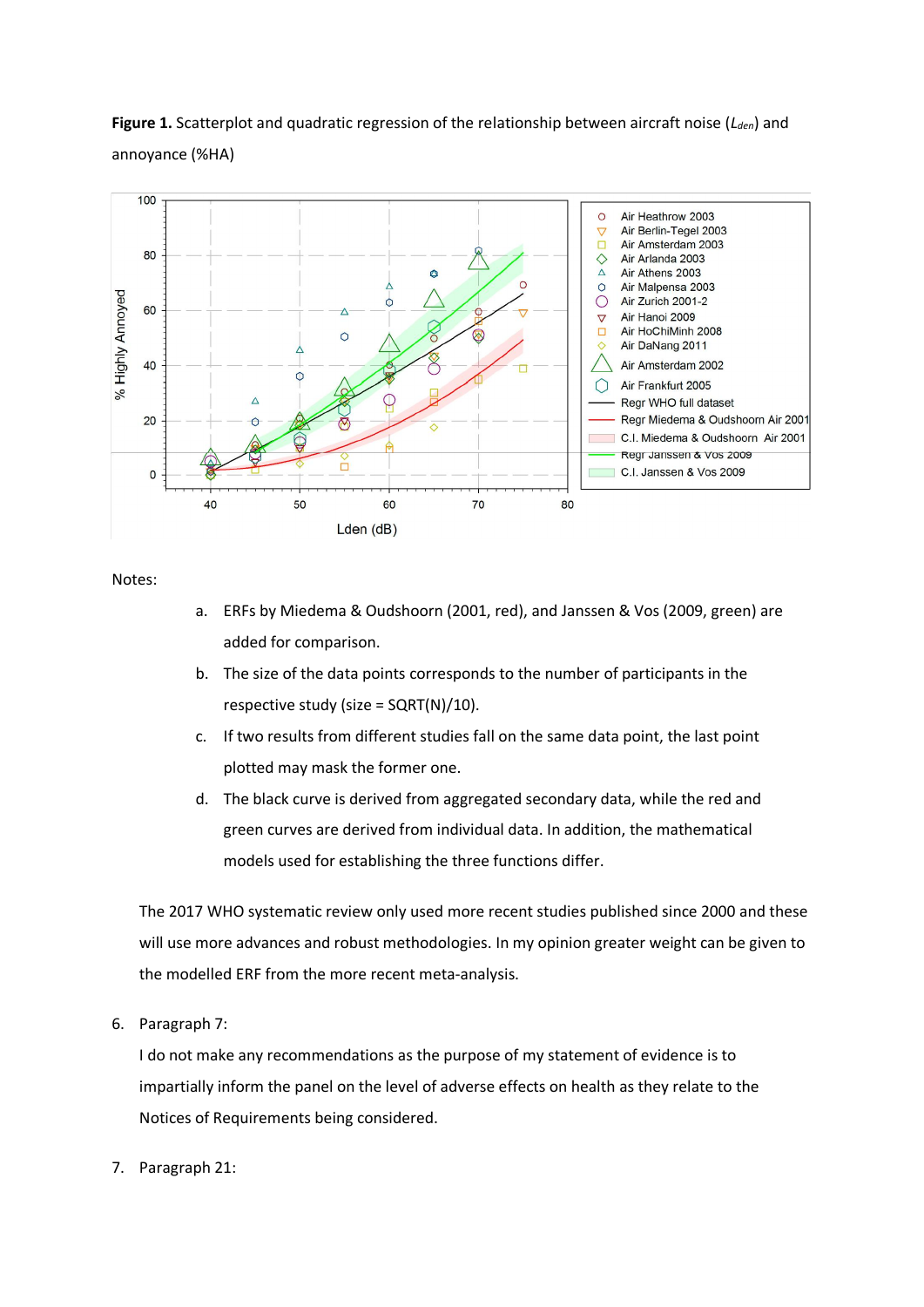In addition to my comment for paragraph 7, even if it is decided to continue with the status quo with the airport operating under the district plan provisions, a significant number of neighbours outside the ANB are likely to be highly annoyed. This will be long-term and based on the 2018 WHO systematic review will lead to higher levels of cardiovascular disease. None of the options will deliver zero adverse health effects.

8. Paragraph 22:

Although the WHO recommendations lack the force of law, the Guideline Development Group strongly recommends decreasing permissible noise exposure levels from airports to 45dB *Lden*. At this level it is expected that 10% of those exposed will be highly annoyed. Most countries are struggling to develop policy to implement this recommendation. For example, in response to this recommendation, the UK has set up the Independent Commission on Civil Aviation Noise (ICCAN) which in March 2021 issued a "report on the future of aviation noise management".<sup>4</sup> This report recognises that people's lives are impacted by aviation noise, yet airports, government and local authorities are perceived not to pay for the full social cost of aviation noise, despite receiving the benefits. There is an imbalance which needs to be addressed. The effect on people's lives should be considered a priority. Airports should be encouraged to establish closer, more open and continuous working relationships with impacted communities, resulting in productive two-way conversations and better outcomes for all.

9. Paragraph 23:

In my opinion the WHO recommendation is neither aspirational nor should be seen to be an ideal guideline. The recommendation is simply based the modelled ERF. From table one in my statement of evidence it is possible to predict the burden of highly annoyed people residing in the different noise level contours.

10. Paragraph 25:

The authors of the systematic review responded (presented by Dr Chiles at the hearing) to the published discussion paper presented by Ms Smith and, in my view, effectively responded to the arguments of Truls Gjestland and refuted most of his critique. In particular, why the authors chose not to use the Community Tolerance Level (CTL) approach advocated by Truls Gjestland.

The skills and expertise of the authors of the systematic review are wide ranging and include: environmental psychology; social psychology; behavioural science; social influence; statistical

<sup>4</sup> https://iccan.gov.uk/iccan-report-future-noise-management/